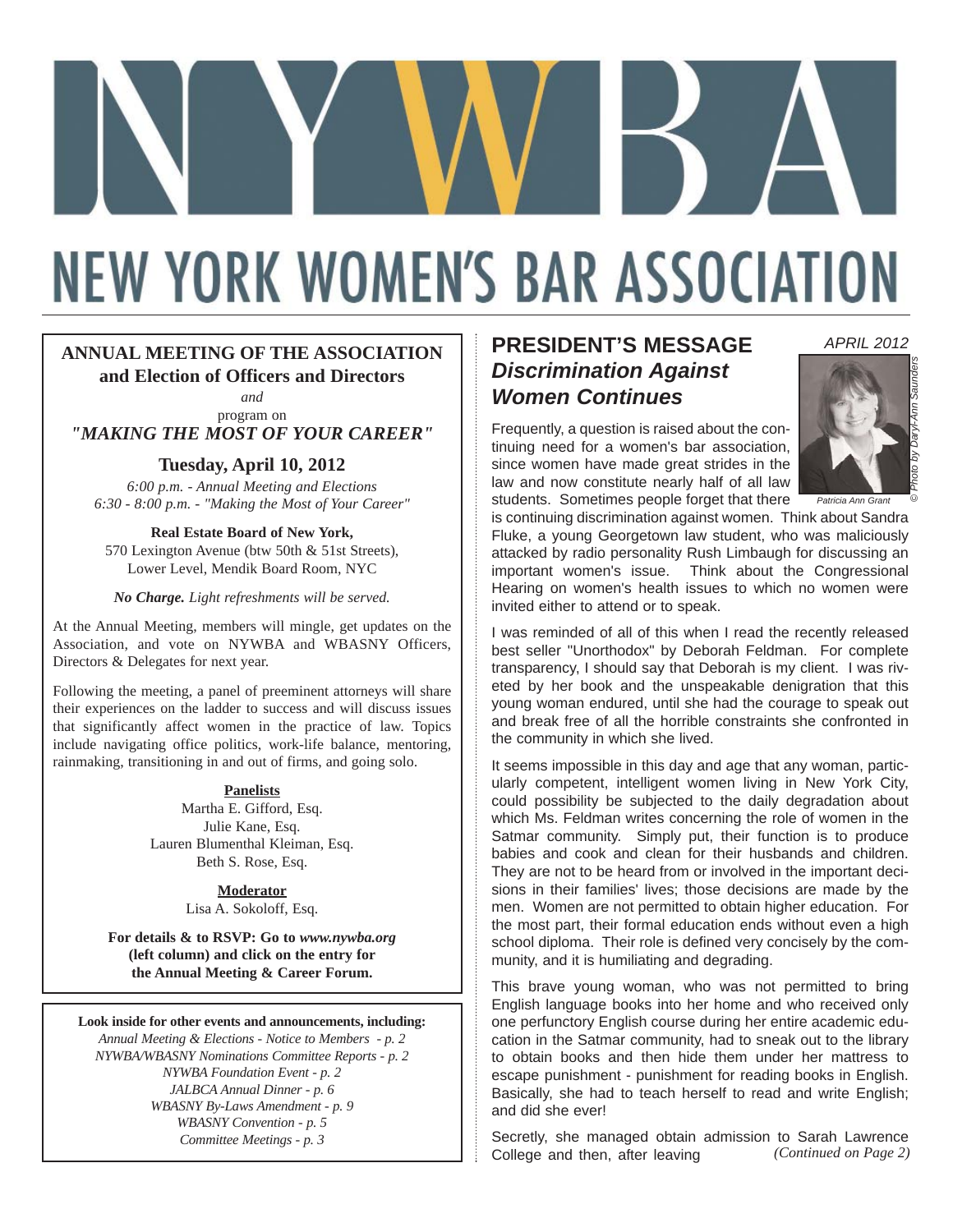### **~ NOTICE TO MEMBERS ~ ANNUAL MEETING & ELECTIONS**

The **Annual Membership Meeting** and elections will be held on **Tuesday, April 10, 2012 at 6:00 p.m.**, and will be followed by a program on *"Making the Most of Your Career"* (see announcement, page 1). Members in good standing whose 2011-12 dues were received by **January 31** may vote at the Annual Meeting. (NYWBA By-Laws, Art. XIV, Section 1.) Votes will be taken on the nominees for NYWBA and WBASNY Offices (listed below) and on amendments to WBASNY's By-Laws (see announcement on page 9).

### **NYWBA NOMINATIONS COMMITTEE REPORT**

At its November 29, 2011 meeting, the *NYWBA Committee on Nominations* nominated the following candidates to serve for the terms stated below.

### **OFFICERS (2012-2013)**

Vice Presidents: Julie Hyman

President: Hon. Jacqueline W. Silbermann Amy Saltzman Yacine Barry Treasurer: Ann E. Gittleman Recording Secretary: Jennifer P. Brown Corresponding Secretary: Stephanie M. Adduci

#### **BOARD OF DIRECTORS Class of 2012-2015**

Leona Beane Jo Ann Douglas Catherine M. Foti Amy B. Goldsmith Patricia Ann Grant Kay Marmorek Monique McClure

#### **Class of 2009-2012 (to fill an unexpired term)** Bonnie R. Cohen-Gallet

#### **COMMITTEE ON NOMINATIONS Class of 2012-2014**

Patricia Ann Grant Hon. Kelly O'Neill Levy Lisa A. Sokoloff Andrea Vacca

### **NYWBA MEMBERS OF WBASNY BOARD (2012-2013)**

Jennifer P. Brown Elizabeth A. Bryson Dawn M. Cardi Jo Ann Douglas Hon. Betty Weinberg Ellerin Patricia Ann Grant Julie Hyman Marjorie Martin Amy Saltzman Lisa A. Sokoloff

### **WBASNY NOMINATIONS COMMITTEE REPORT**

President-Elect *Maureen E. Maney (Central New York)* will be installed as President at the WBASNY Convention on June 2, 2012. The WBASNY Nominations Committee nominated the following for other officer positions:

President-Elect: Donna E. Frosco *(Westchester)* Andrea F. Composto *(Brooklyn)* Jacqueline P. Flug *(Bronx)* Irene V. Villaci *(Nassau)* Treasurer: Maureen Crush *(Orange-Sullivan)*  Recording Secretary: Annette G. Hasapidis *(Westchester)*  Corresponding Secretary: Ann Baldwin Littman *(Rockland)*

### *President's Message (Continued from Page 1)*

the Satmar community with her young son, wrote this amazing story about her experience. It is well worth reading, to remind all of us of the "role" of women in so many countries and societies, and of the many reasons we continue to need a women's bar association; and why we must be ever vigilant about the degrading treatment of women in our society, and throughout the world.

Speaking of violations against women, I am so pleased that the NYWBA Foundation will be presenting a breakfast program on "Stopping Sex Trafficking in New York City." I hope you will all consider attending this charity benefit.

I also hope members will join us at our Annual Meeting and Career Forum on April 10th. After the membership meeting and elections, a distinguished panel will speak about how to "Make the Most of Your Career" -- an important topic for all of us.

'aT

### **NYWBA Foundation Breakfast Speaker Series**

### **"The First Step is Awareness: Stopping Sex Trafficking in New York City"**

#### Featuring:

**Rachel Lloyd --** Nationally recognized expert on sexual exploitation and domestic trafficking and author of "Girls Like Us."

and

**Pamela Chen, Esq. --** Assistant U.S. Attorney for the Eastern District of New York and Chief of the Criminal Civil Rights Section, which investigates and prosecutes cases involving human trafficking

**Date:** Wednesday, April 18, 2012

**Time:** 8:00am - 9:30am

- **Place:** The Cornell Club, 6 E. 44th St., NYC (just east of Fifth)
- **Cost:** \$75 per person\* (in advance) \$85 per person (at the door, subject to availability) *The NYWBA Foundation is a 501(c)(3) charity. The fair market value of the breakfast is \$30; your donation in excess of this amount is tax deductible to the fullest extent allowed by law.*

**RSVP:** Seats are limited, so register ASAP. To RSVP, go to *www.nywba.org/calendar* and click on the entry for April 18, 2012.

**Info:** For additional information, contact Foundation President Karen Mitchell, Esq. at *kmm32@cornell.edu*.

**Sponsors:** The NYWBA Foundation thanks **Baker Hofstetler LLP** for its contribution to help sponsor this event.

*\*Special Opportunity - Your purchase of additional Student Ticket(s) at the above price will give public high school students with a proven interest in law the opportunity to participate in a professional activity and excellent learning experience. Contributions for Student Tickets are also tax deductible to the fullest extent allowed by law.*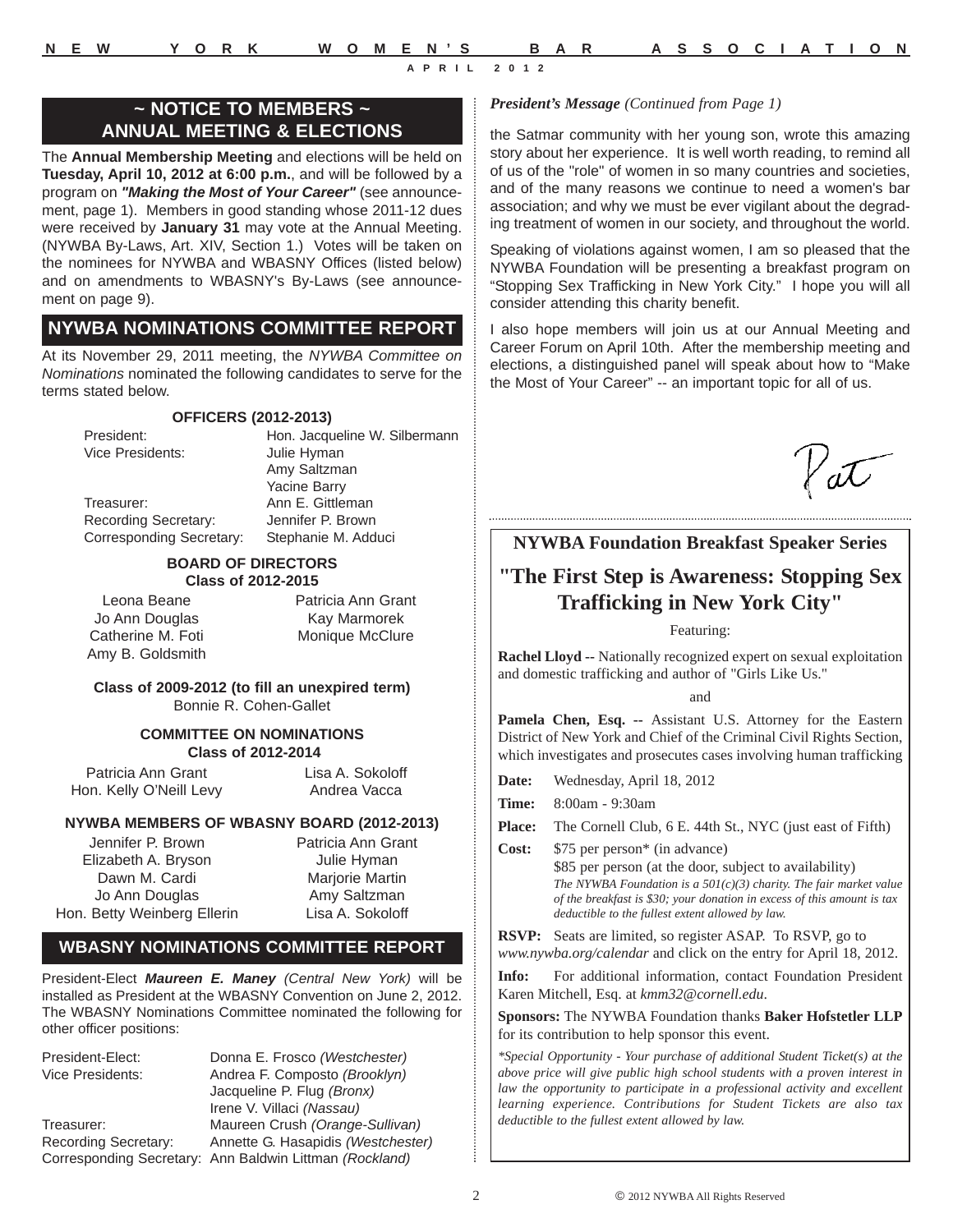### **WELCOME NEW MEMBERS**

Erin Bansal Katherine Betcher Rachel E. Black-Maier Barbara G. Brown Sharon E. Burdicko Cailin Madden Burke Shubha Mathur Chandra Riana A. Cohen Lauren De Lotto Katerina Duarte Tiffany M. Evans Lesley A. Friedland Lawrence B. Goodman Dari L. Horowitz Pooja Jaitly Erin P. Kandel Alison Karmelek Atossa Kia Michelle Sabina King Kimberly A. Klibert Eliska Krausova Amanda E. Laird Tatiana Lazaro-Lopez Lauren G. Lee Christine A. Malik Antonia J. Martinez Janis L. McDonagh Maya N. Menendez Madalyn M. Miller Vanessa M. Morales

Melissa J. Muscat Carmel Mushin Emilia Naccarato Roll Alvin C. Vanessa Ogar Rosalie Perrone Pihra Hoff Pizzingrilli Janice Powers Emily Perks Quinlan Leah Rabinowitz Anita Sue Rho Yesenia Milagros Rivera Cori Scheiner Deborah Share Carol R. Sharpe Dong Eun Shin Milena Shtelmakher Anne Strickland Squadron Eva D. Stein Maria D. Strohbehn Victoria A. Turchetti Angela R. Turner Andrea Vazquez Marea Lane Wachsman Katherine Ward Meryl H. Waxman Kelly M. Weiner Rachel M. Weiss Jessica Woodhouse Lindsay Zahradka Elena Zoniadis

### **COMMITTEE NOTES**

The **Matrimonial and Family Law Committee** is an active committee that meets the third Tuesday of every month. The next meeting will be held on April 17th and will provide a forum on Parent Coordinators. Next meeting date: May 15th. Committee meetings are held at the offices of Blank Rome, LLP (The Chrysler Bldg., 405 Lexington Avenue, NYC). Meetings start at 6 pm, and no one will be admitted after 6:30 pm. Committee members should RSVP to *MFrsvp@nywba.org* to confirm their attendance prior to the meeting date. Committee Co-Chairs Virginia LoPreto, Michele Tortorelli, and Hon. Lori Sattler can be contacted via email at *MF@nywba.org*.

The **Students & New Lawyers Committee** will hold its next meeting on April 21st. It is a Saturday meeting to be held at a location to be determined. The meeting promises to be both unique and informative. For more information, to join the committee, or to RSVP to the meeting please email Committee Chair Stephanie M. Adduci at *SNL@nywba.org*.



### **SUSTAINING MEMBERS**

With their generous contributions, our sustaining members make it possible for us to accomplish so much more. We thank these new Sustaining Members for their support.

Alton L. Abramowitz Lauren De Lotto Myrna Felder Lisa Fischel-Wolovick Catherine M. Foti Myra L. Freed

Timothy W. James Nancy M. Louden Diane Meyers Claire F. Rush Randy L. Shapiro Michele D. Tortorelli

### **Report from Ali Kunen, NYWBA's Foundation Fellow**

This summer I interned for Sanctuary for Families, Inc., a nonprofit organization that provides representation for domestic violence victims in cases involving divorce, immigration, child custody/visitation, and prosecution of batterers in criminal matters. I was interested in interning at Sanctuary for Families based on my interest in pursuing a career in family law.

During my first few months at Cardozo Law, I became involved with the Cardozo Advocates for Battered Women's Uncontested Divorce Program, which was run by the attorneys at Sanctuary for Families. In aiding my client in obtaining a divorce, I conducted several interviews with her and educated her about her legal rights and remedies. Through my participation with the Program, I was able to gain practical experience in the area of family law, learning the entire procedure required for attaining an uncontested divorce. Having completed the final paperwork, my efforts not only liberated a woman in need but also provided me with one of the most rewarding experiences I have had to date. My involvement with the Uncontested Divorce Program at Cardozo both opened my eyes to, and focused my interest in, the many areas of family law.

Having had such a positive experience working with Sanctuary for Families through the Uncontested Divorce Program, I decided to continue working with this amazing organization over the summer. Unlike my experience with Sanctuary for Families in the fall, this summer I was able to focus on contested divorces. My daily responsibilities included drafting subpoenas, conducting legal research, and writing responses to appellate briefs. On several occasions, I was given motions to file in court. I also accompanied my supervising attorney to court and sat in on client interviews. Lastly, I was responsible for re-vamping the manual used in the Uncontested Divorce Program trainings.

I would highly recommend that any student interested in family law consider interning at Sanctuary for Families. All of the attorneys at Sanctuary for Families are deeply interested in aiding each intern's growth as both a student and an aspiring law student. I believe that interning at Sanctuary for Families has provided me with the opportunity to build upon the skills I have already acquired as well as provide the necessary experience and exposure to further my career in family law. I would like to thank the New York Women's Bar Association Foundation for the opportunity to participate in this fellowship.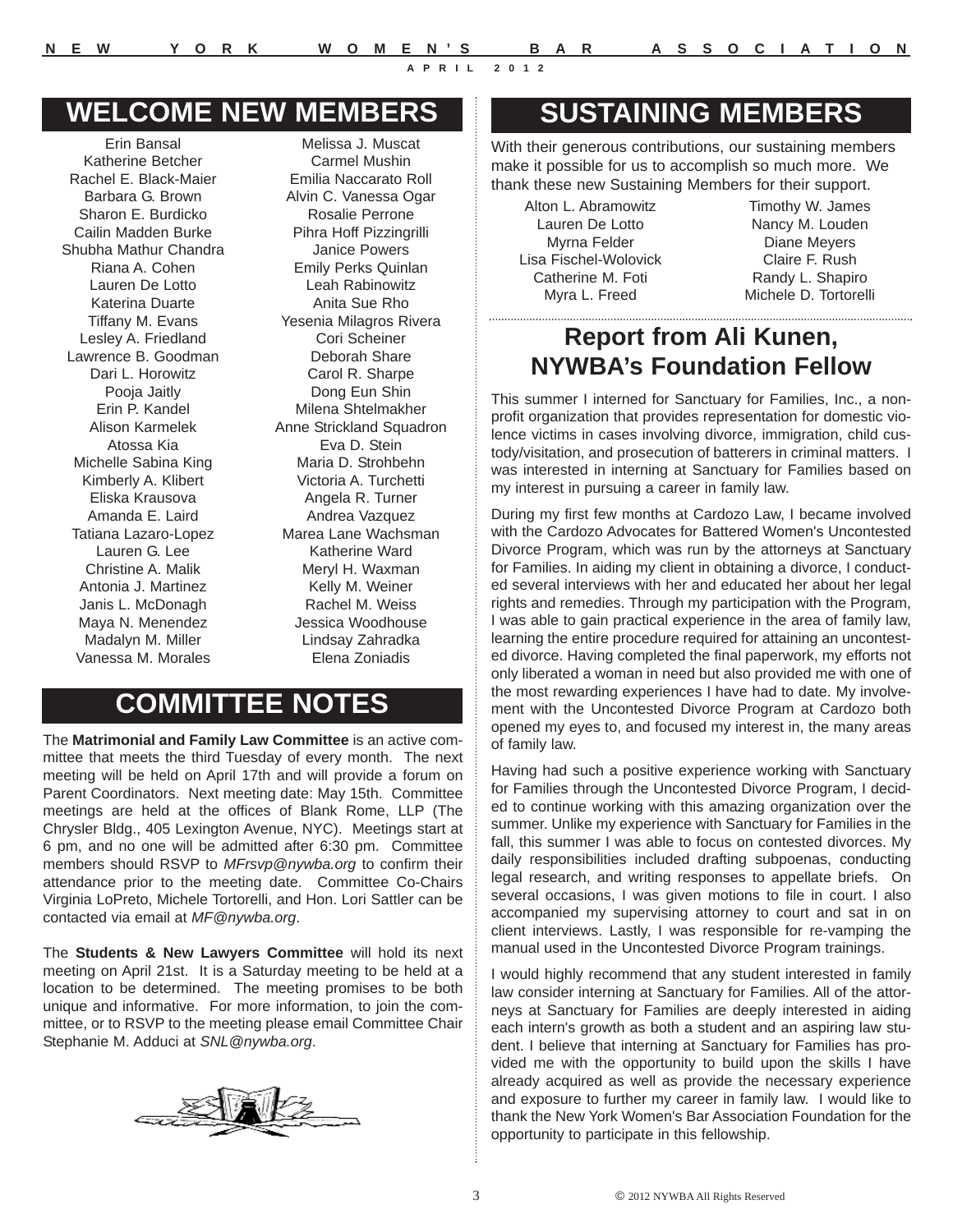### **NYWBA's Judiciary Reception a Huge Success**

On February 2, 2012, the NYWBA held its Annual Judicial Reception honoring the newly elected, re-elected, and newly appointed Judges of New York County at the Yale Club. The event was a success with a record number of attendees present for the event.

After welcoming remarks and acknowledgment of the event's sponsors by Judiciary Reception Chair Jennifer P. Brown, NYWBA President Patricia Ann Grant greeted the crowd and personally acknowledged each of the honorees in attendance.

Guests mingled and networked over appetizers and wine, allowing everyone the opportunity to socialize with and congratulate the honorees.

Many thanks to our sponsors: BST Valuation & Litigation Advisors; Gair, Gair, Conason, Steigman, Mackauf, Bloom & Rubinowitz; Jackson Lewis LLP; Klein Liebman & Gresen, LLC; Printing House Press; Hon. Betty Weinberg Ellerin; Ephron-Mandel & Howard, L.L.P; and Eileen S. King. Their generosity made the night possible. Thanks also to all of the committee members who worked so hard to make this a successful and fun event.











© 2012 NYWBA All Rights Reserved <sup>4</sup>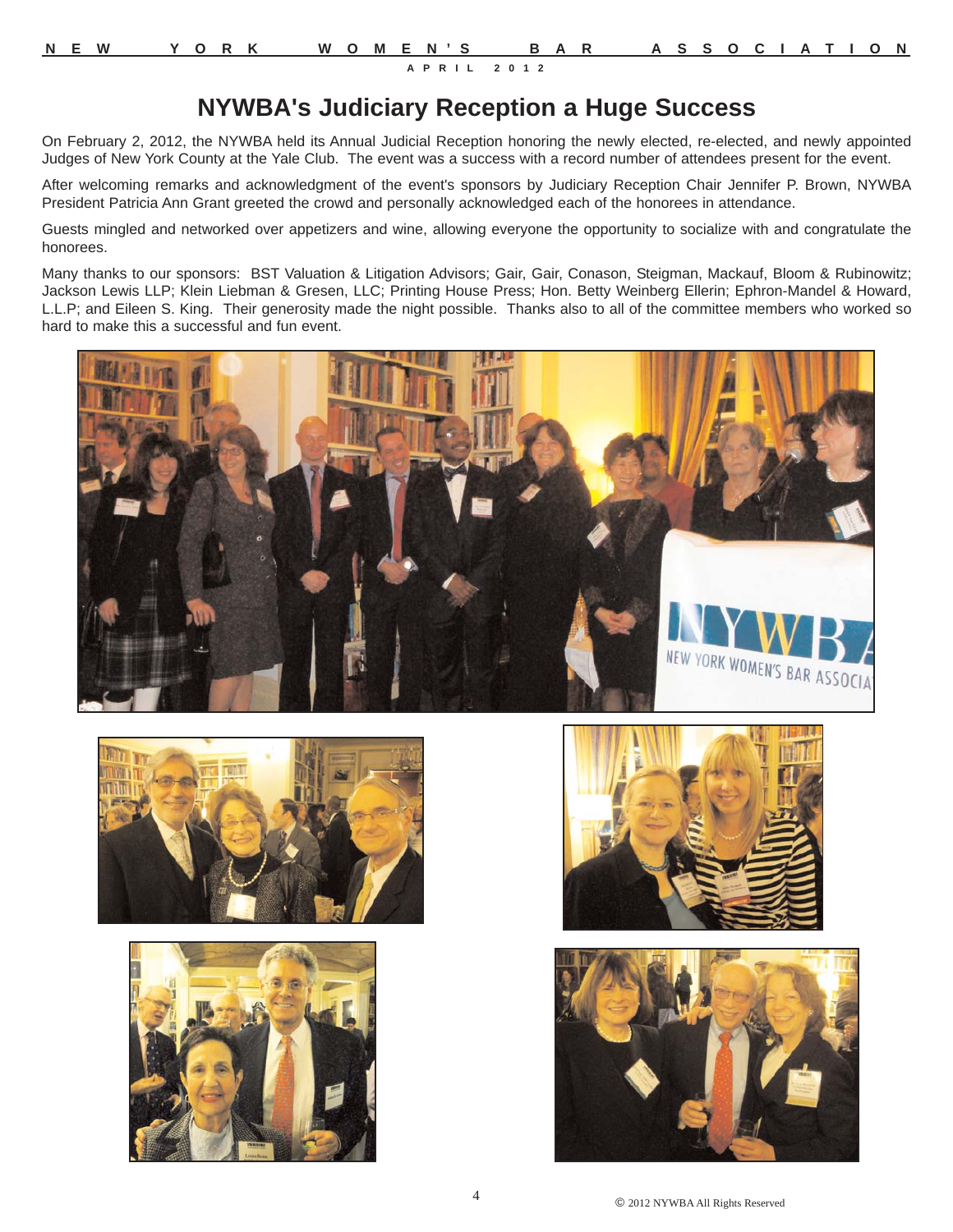### **NYWBA's Judiciary Reception (con't)**











### **2012 WBASNY Convention - June 1-3, 2012**

The Convention is a great place to network with members from across NYS, get CLE credits, and pay tribute to WBASNY's honorees, which this year includes *NYWBA member Hon. Carmen Beauchamp Ciparick*, *New York Court of Appeals*, who will receive the *Hon. Judith S. Kaye Access to Justice Award*.

For details and to RSVP, go to *www.wbasny.org* and click on the Convention icon (lower right corner of the home page).

> *RSVP Now! - Early Bird Discount (\$50 off) ends April 13, 2012*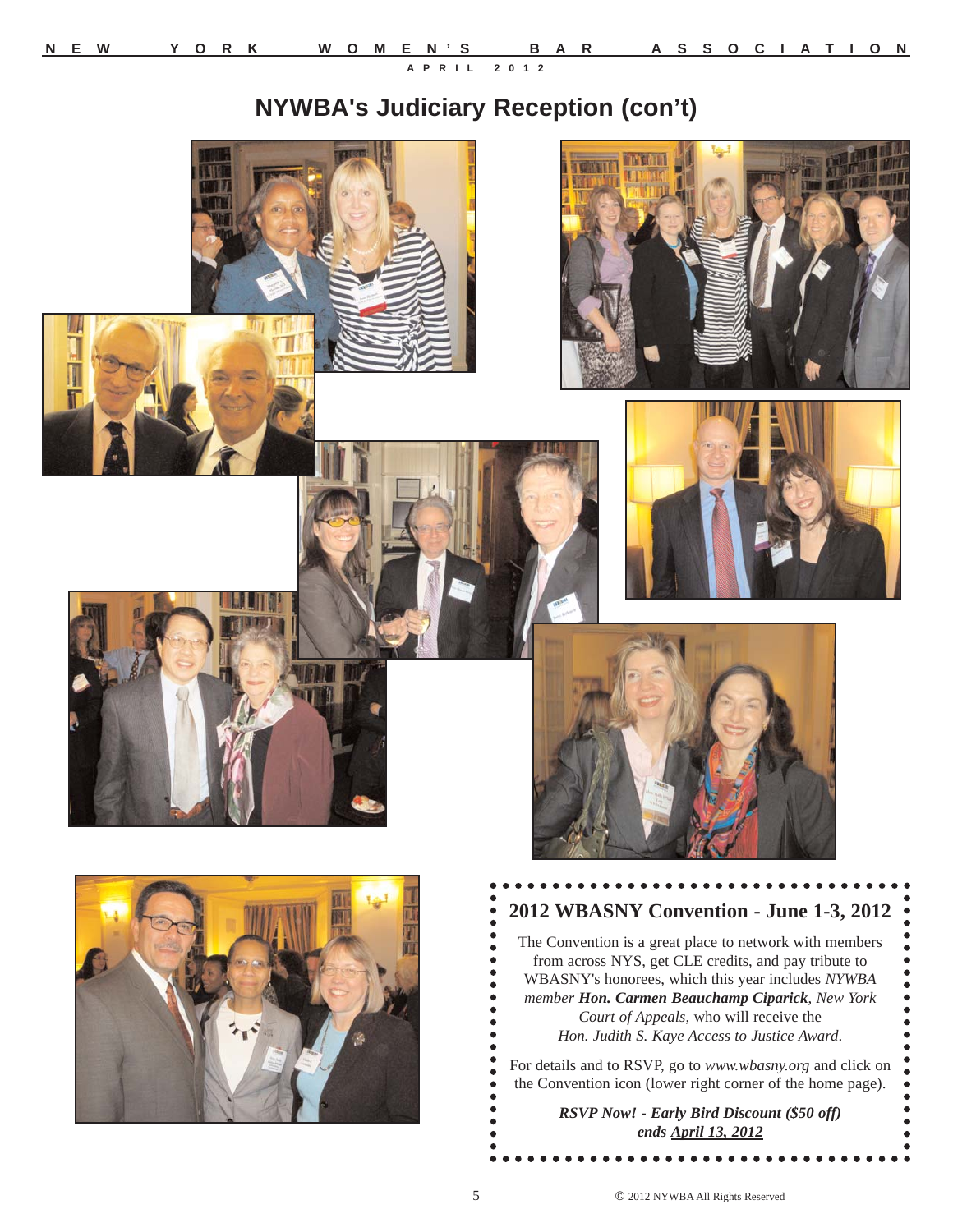### **A Report from Sally Shinkel, NYWBA Foundation's InMotion Fellow**

Thanks to a fellowship funded by the New York Women's Bar Association Foundation, I had the opportunity to work at inMotion Inc. during the spring semester of my second year at NYU Law. I had hoped to use this as a chance to gain experience interacting with low-income female clients and to learn about family and immigration law. With the guidance of inMotion's talented and dedicated staff, I accomplished that and more. I reinforced a commitment that I formed upon choosing the legal profession: to use what I have learned in law school and empower those less fortunate.

I was especially excited to work at inMotion because it is well known for assisting low-income women with family, matrimonial, and immigration law issues. During my internship at inMotion, I assisted callers on an intake hotline and, under the supervision of inMotion staff member Anna Ognibene, I also assisted in-house clients with immigration and divorce matters. Moreover, I took advantage of various CLE training seminars organized by inMotion, which provided the base of knowledge necessary for my client work.

Running the telephone intake hotline is one of the most basic forms of the assistance inMotion provides. inMotion staff and interns attempt to put callers on the right track by connecting them with advice and counsel for pro se assistance or, in some cases, pro bono representation. Answering the intake hotline required me to understand legal issues that just days before were new to me, and while it was a challenging experience at first, I soon came to enjoy being a first contact to callers in need of direction because I helped empower low-income women by giving them the tools to start toward the legal recovery they needed.

In addition to my work on the intake hotline, my other significant contribution was preparing an application for permanent residency status for a client who was the victim of domestic violence. Under the Violence Against Women Act (VAWA), victims of domestic violence at the hands of United States citizen or permanent resident spouses can file for permanent residency without the having to obtain the usual supporting documents or corroborating statements from their abusers. Instead, a domestic violence victim must prepare an affidavit and supporting documents showing, among other things, that he or she was married in a valid, good faith marriage to an abusive US citizen or permanent resident. Preparing the VAWA petition can be a daunting task for many noncitizen low-income women who, because of their immigration status, are often unable to work to earn money to pay for legal advice. inMotion's free legal services are precious to these women.

I met with my VAWA client on multiple occasions to hear about her experience. Our many meetings were intense and emotionally trying. I was forced to ask difficult questions because my goal was to retell my client's story in a complete, consistent, and compelling way for the immigration authorities. I reached out to her family and friends for supporting statements, and I collected documentation whenever possible. Along the way, I was impressed by the strength and composure of my client, and I was guided by the wellreasoned advice of my supervisor. I felt the importance of my work, and I poured substantial effort into its successful completion. At the end of my internship, I had completed my client's affidavit and supporting affidavits for her VAWA petition. My client was very

grateful for the work I put into her case, hugging me goodbye on my last day with tears in her eyes. It was one of the most rewarding professional experiences I have ever had. It reminded me of why I wanted to be a lawyer in the first place and reinforced my commitment to providing pro bono legal services to those less fortunate in the future.

By the semester's end, I had fulfilled my goal of learning about immigration law and interacting with clients through my work on the VAWA petition. I had also learned about family and matrimonial law by assisting in multiple uncontested divorces throughout the summer. Without a doubt, however, the most fulfilling part of the semester was the feeling I received when helping my clients to regain control of their lives. This is the invaluable work that the inMotion staff accomplishes everyday and I was so happy to have had the opportunity to share in it thanks to the NYWBA Foundation.

### **Judges and Lawyers Breast Cancer Alert Annual Dinner**

#### **Monday, May 7, 2012**

*6 pm - Cocktail Reception & Silent Auction 7 pm - Awards & Installation Dinner*

*Hon. Jennifer G. Schecter*  and *Edward S. Kornreich, Esq.*  will be installed as JALBCA Co-Presidents, and awards will be presented to *Hon. Gail Prudenti*, *New York Chief Administrative Judge*, and *Sullivan & Cromwell, LLP*.

> For details and to RSVP, go to *www.nywba.org/calendar* and click on the entry for May 7, 2012.

#### A D V E R T I S E M E N T

#### **Better Helpers, Inc.**

A New York State License Homecare Agency that provides Home Health Aides, Personal Care Aides (24 hours/7 days per week).

> Register and License Practical Nurses. Private pay and private insurance accepted.

Better Helpers, Inc. provides services in New York, Bronx, Kings, Queens, and Richmond counties.

> We are located at 401 Broadway, Suite 2001, N.Y.C. 10013 Please contact Sharon @ 212-431-8016 or email betterhelpers@verizon.net.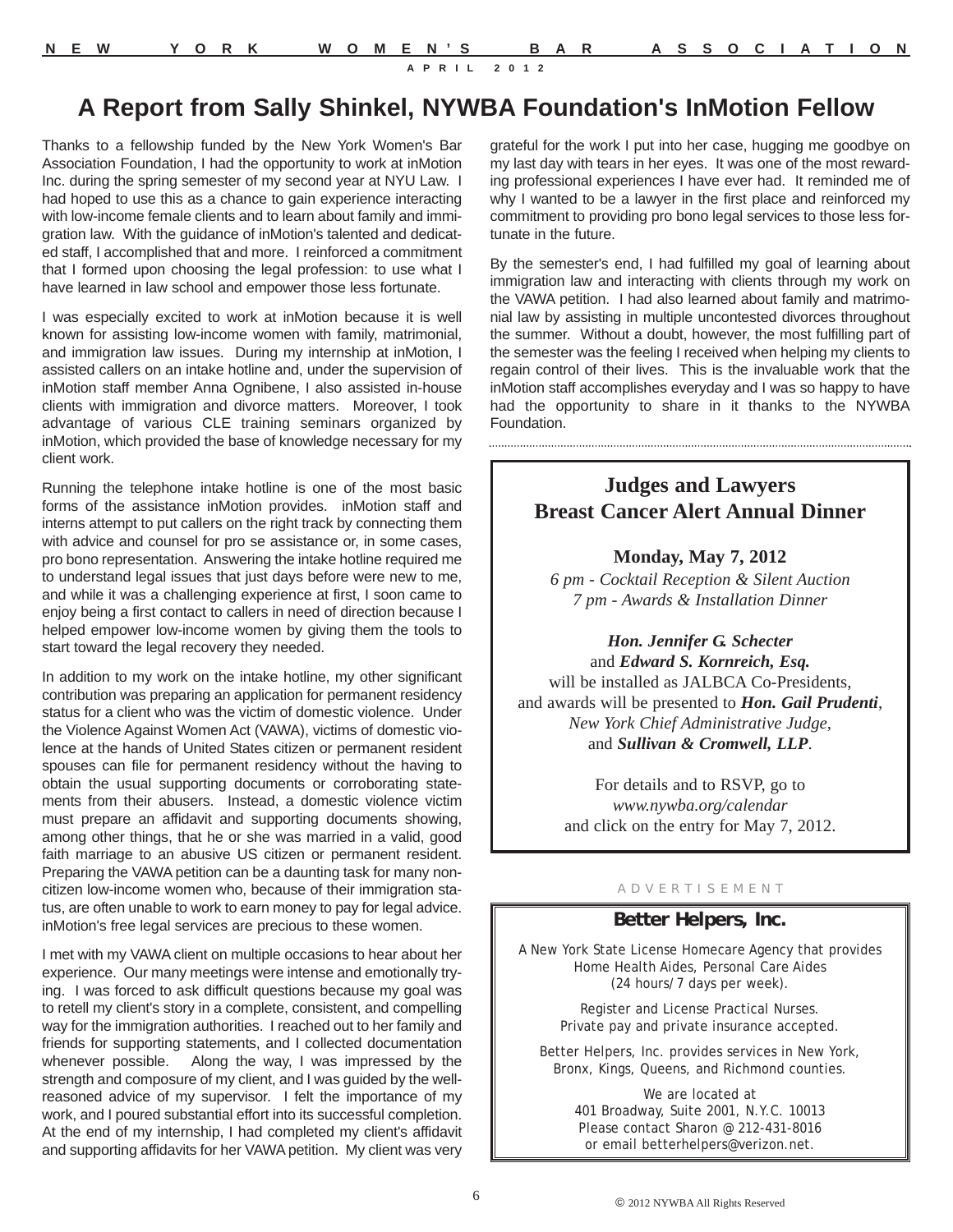### **Women, You've Come a Long Way but the Journey Isn't Over** *by Michael Salmon*



March was Women's History Month, and since women began officially celebrating their political, economic, and social achievements over a century ago, they have made significant strides in these areas. Though women have overcome many obstacles, they still face some unique financial and lifestyle challenges. Here are four tips for women to help overcome these challenges when working toward their financial goals.

**1. Plan to live longer on your retirement savings.** On average, women live longer than men. Living to an old age is a blessing, but it can also mean facing greater healthcare costs and the challenge to make retirement savings last. To avoid the future burden of long-term care costs on yourself and your family, consider including a long term care policy into your financial plans for retirement. Do your research beforehand, and keep in mind that these policies are typically more affordable to purchase while you're relatively young and healthy.

**2. Consider the financial impact of time out of the workforce.** Taking on the role of caregiver for children or aging family members is admirable, but may place limits on one's earning power and savings goals. Exiting the workforce for any period of time means leaving behind a paycheck, and often the ability to contribute to an employer-sponsored retirement plan. To off-set any loss of income from time spent out of the workforce, be sure to plan for the effect it may have your long-term financial goals and save more while you're able.

**3. Practice salary negotiation at work.** When it comes to equal pay, women have done a lot of catching up, however their salaries still tend to be less on average - about 75 percent of what men earn - and that can add up over time. One of the factors that may contribute to this discrepancy in income is that women tend to impair their ability to earn more by hesitating to

ask for and negotiate promotion or higher salary. Recognizing your worth and proactively seeking a salary increase can make a difference in your earning power, and your retirement savings.

**4. Review your investment portfolio with a critical eye.** Women tend to take a more conservative approach than men when investing their money. Though this isn't always negative, defining and taking the appropriate amount of risk with your investment portfolio can be beneficial. Like with any important personal relationship, an emotionally balanced approach to your investment portfolio can produce healthier exchanges and opportunities.

Women have made achievements that generations ago seemed impossible, and now have the ability - and sometimes even an advantage - when it comes to financial independence. For instance, women now hold public office, occupy high-ranking positions in some of the largest global companies, and run their own businesses. Recognizing your own financial personality, and planning for both the expected and unexpected events that life may throw your way is the first step in taking control of your finances. Whether you're a man or woman, you're likely busy with multiple obligations, and you may find yourself struggling to find time to spend with your finances. Consider working with a professional financial advisor who can help you evaluate your current financial situation and help better prepare for your longterm financial goals.



Michael Salmon is a Senior Financial Advisor with Ameriprise Financial in Midtown Manhattan. Michael specializes in Financial Planning, Investment Portfolio Management, Retirement Planning Strategies, Estate Planning Strategies, and Saving for Education. Michael is an active public speaker and financial columnist. You can reach Michael at (646) 964-9470 or *michael.b.salmon@ampf.com*.

Michael is licensed and registered to conduct business in NY. Based on licenses and registrations he holds, he may also conduct business in MI, MA, OR, FL, PA, NM, NC, CA, RI, CT, KY, NJ, and LA.

*Source for statistics:* Women's statistics from the U.S. Department of Commerce Economics and Statistics Administration for the White House Council on Women and Girls, March 2011.

Brokerage, investment and financial advisory services are made available through Ameriprise Financial Services, Inc. Member FINRA and SIPC. Some products and services may not be available in all jurisdictions or to all clients. Ameriprise Financial does not provide tax or legal advice. Consult your tax advisor or attorney.

© 2012 Ameriprise Financial, Inc. All rights reserved.

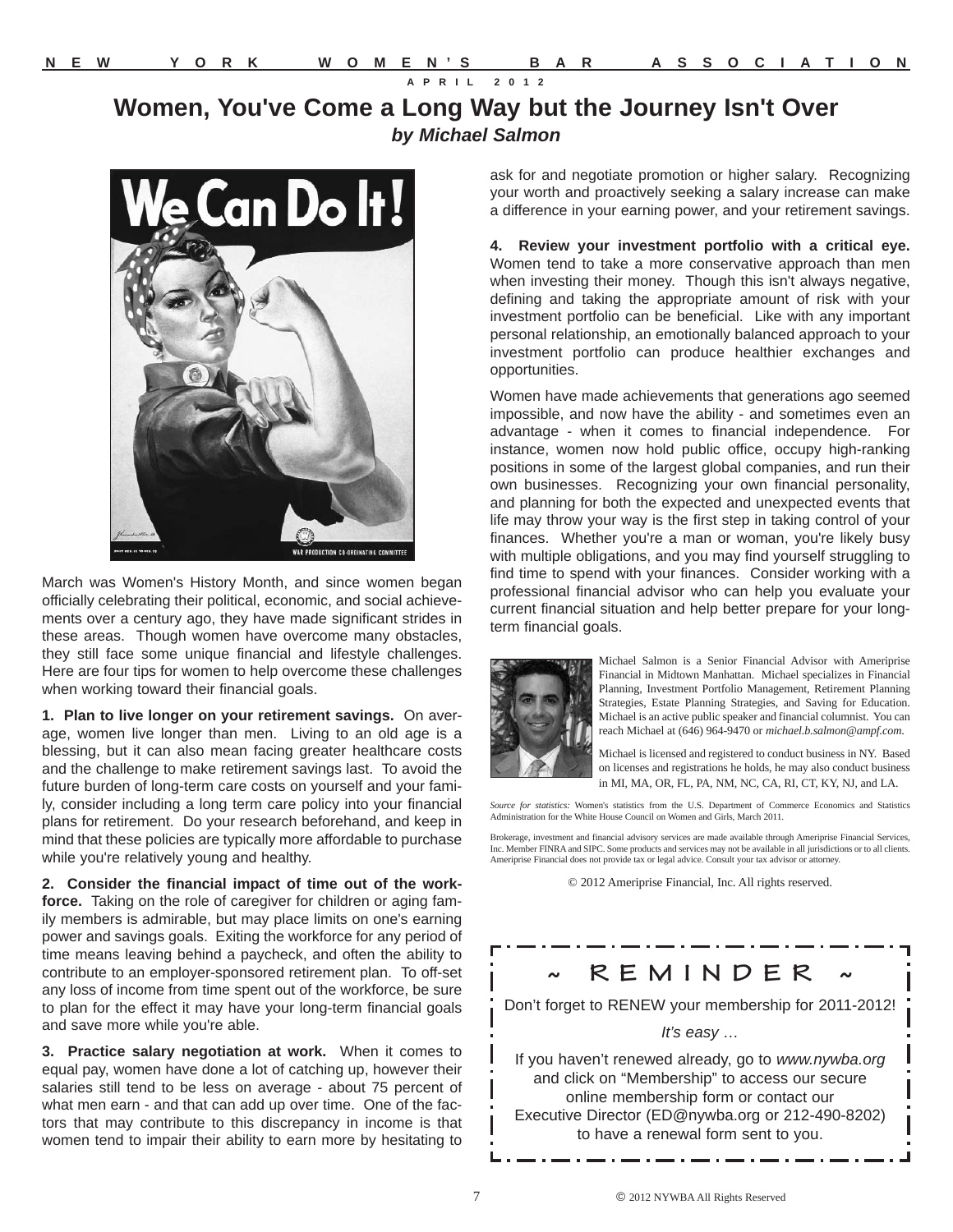A D V E R T I S E M E N T



## The first step in reaching your goals is reaching the person who can help you achieve them.

Putting the needs of my clients first is the approach I believe in. I'll work with you to find the right financial solutions to help you plan for your unique goals. And together, we'll track your progress over time, adjusting your plan along the way to help get you where you want to go.

Our Advisors. Your Dreams. MORE WITHIN REACH<sup>®</sup>

|  | Michael B. Salmon<br><b>Financial Advisor</b><br>Ameriprise Financial<br>New York Women's Bar Association's<br><b>Financial Advisor</b> | 122 East 42nd Street Suite 2215<br>New York, NY 10168<br>Office: (646) 964.9470<br>Fax: (646) 964, 9480<br>Michael.B.Salmon@ampf.com<br>Ω<br>www.ameriprise.com/michael.b.salmon<br>투 |
|--|-----------------------------------------------------------------------------------------------------------------------------------------|---------------------------------------------------------------------------------------------------------------------------------------------------------------------------------------|
|--|-----------------------------------------------------------------------------------------------------------------------------------------|---------------------------------------------------------------------------------------------------------------------------------------------------------------------------------------|

Brokerage, investment and financial advisory services are made available through Ameriprise Financial Services, Inc. Member FINRA and SIPC. Some products and services may not be available in all jurisdictions or to all clients. Ameriprise Financial cannot guarantee future financial results.

Ameriprise Financial and the New York Women's Bar Association are not affiliated.

© 2011 Ameriprise Financial, Inc. All rights reserved.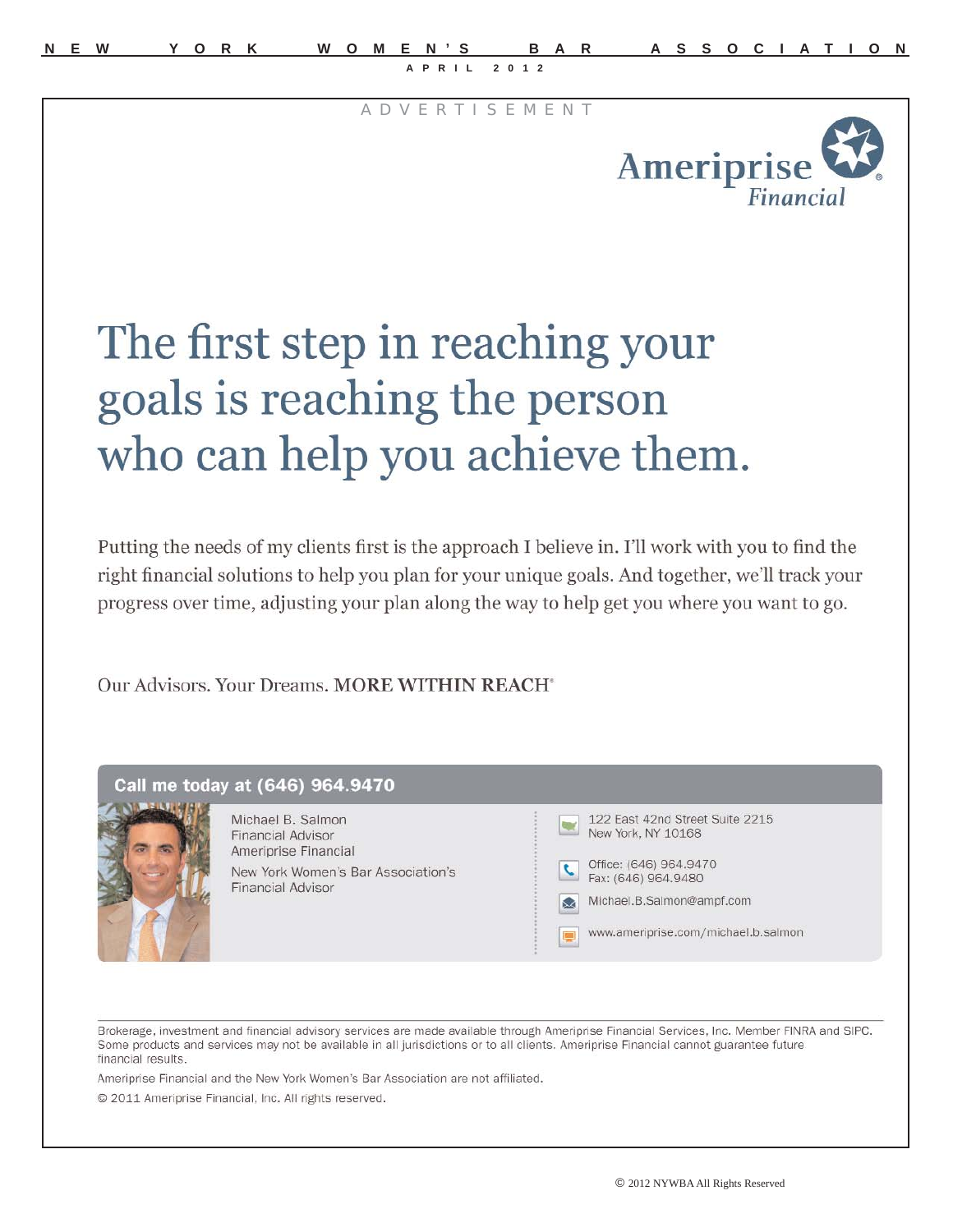**- NOTICE TO MEMBERS -**

### **VOTE ON RATIFICATION OF PROPOSED WBASNY BY-LAWS AMENDMENTS**

NYWBA is a founding Chapter of the Women's Bar Association of the State of New York (WBASNY). As such, NYWBA members are also members of WBASNY. At its January 28, 2012 meeting, the WBASNY Board (which includes the NYWBA President and 10 NYWBA Delegates), voted to amend WBASNY's By-Laws to expand the circumstances and procedures for indemnifying and defending officers, directors and other "Association Executives" of WBASNY, its Chapters (including the NYWBA), and the Foundations when such persons are sued or threatened with suit.

**At the NYWBA's Annual Membership Meeting on Tuesday, April 10, 2012, NYWBA members will be asked to ratify the enactment of the proposed amendments.** The text of the proposed amendments is recited below for your convenience. (The existing By-Laws text that will be replaced is shown with strikeouts; the replacement text follows.)

#### **WBASNY By-Laws - Proposed Amendments to Article XXVII - "INDEMNIFICATION"**

The Association may, to the fullest extent now or hereafter permitted by law, indemnify any person made, or threatened to be made, a party to any action or proceeding by reason of the fact that she was an Officer or Director of the Association, against any judgments, fines, amounts paid in settlement and the expenses, including counsel fees and disbursements, incurred in connection with any such claim, action, proceeding or payment, except where such claim is based upon, in whole or in part, such Officer's or Director's willful misconduct or fraud.

#### **Section 1.**

To the extent that a "non-profit executive liability insurance policy" (hereinafter "Executive Liability Policy") covering the Association and its non-profit subsidiaries and/or affiliates is in force, the Association shall, to the fullest extent permitted by law and subject to the limits, limitations and exclusions of such policy, defend and indemnify any person who is named, or threatened to be named, as a party to any action or proceeding by reason of the fact that such person is or was an "Association Executive" (as defined in Section 3 of this Article), against any judgments, fines, amounts paid in settlement and related expenses, including counsel fees and disbursements reasonably incurred by, on behalf of, or imposed upon such person; provided however that no such indemnification shall be provided for any such person with respect to any matter (a) if such person has failed to cooperate in the defense of the matter, including providing testimony and documentation as requested; and/or (b) as to which such person shall have been finally adjudicated (i) to have acted outside the scope of her/his authority as an Association Executive and/or (ii) to have committed an intentional tort or crime, to have gained a financial profit or other advantage to which they were not entitled, or otherwise not to have acted in good faith in the reasonable belief that such action was in the best interests of the Association and/or its subsidiaries or affiliates; and further provided that any compromise or settlement payment shall be approved by a majority vote of the Board of Directors. Association Executives who are named in a proceeding and/or have been threatened to be named, shall not be prohibited from participating in the Board vote on whether to approve a settlement or compromise, but there must be a quorum of directors who are not parties to the proceeding at any meeting when such votes are held.

#### **Section 2.**

To the extent that an Executive Liability Policy is not in force or does not cover the claim, the Association may vote to defend and indemnify any person who is named, or threatened to be named, as a party to any action or proceeding by reason of the fact that such person is or was an Association Executive (as defined in Section 3 of this Article), against any judgments, fines, amounts paid in settlement and related expenses, including counsel fees and disbursements reasonably incurred by, on behalf of, or imposed upon such person; provided however that no such indemnification shall be provided for any such person with respect to any matter (a) if such person has failed to cooperate in the defense of the matter, including providing testimony and documentation as requested; and/or (b) as to which such person shall have been finally adjudicated (i) to have acted outside the scope of her/his authority as an Association Executive and/or (ii) to have committed an intentional tort or crime, to have gained a financial profit or other advantage to which they were not entitled, or otherwise not to have acted in good faith in the reasonable belief that such action was in the best interests of the Association and/or its subsidiaries or affiliates; and further provided that any compromise or settlement payment shall be approved by a majority vote of the Board of Directors. Association Executives who are named in a proceeding and/or have been threatened to be named, shall not be prohibited from participating in the Board vote on whether the Association will defend and indemnify them and/or whether to approve a settlement or compromise, but there must be a quorum of directors who are not parties to the proceeding at any meeting when such votes are held.

#### **Section 3.**

The Board of Directors may, in its discretion, authorize the Association to purchase and maintain an "Executive Liability Policy" to defend and indemnify the Association, its not-for-profit subsidiaries and affiliates (i.e., WBASNY Foundation, Chapters, and Chapters' Foundations), and any persons authorized to act on behalf of the Association, its subsidiaries or affiliates (i.e., officers, directors, executive board members, committee chairs, trustees, and other duly authorized persons, whether paid or unpaid, of the Association, its subsidiaries and/or affiliates; herein "Association Executive(s)"), against any judgments, fines, amounts paid in settlement and related expenses, including counsel fees and disbursements reasonably incurred by, on behalf of, or imposed upon such person based on their capacity with and/or conduct on behalf of the Association, its subsidiaries and/or affiliates, to the fullest extent permitted by law and subject to the terms, limits, limitations and exclusions of such Executive Liability Policy.

#### **Section 4.**

To the extent permitted by law and subject to the limits, limitations, exclusions and terms of any Executive Liability Policy maintained by the Association, the indemnification and advancement of expenses provided in this Article (a) shall be available with respect to events occurring prior to the adoption of this Article; (b) shall continue to exist after any rescission or restrictive amendment of this Article with respect to events occurring prior to such rescission or amendment; (c) shall apply to any Association subsidiaries or affiliates established after the adoption of this Article and to their Association Executives; (d) shall be interpreted on the basis of applicable law in effect at the time of the occurrence of the event or events giving rise to the action or proceeding; and (e) shall be in the nature of contract rights that may be enforced in any court of competent jurisdiction as if the Association and the Indemnitee were parties to a separate written agreement. Any indemnification provided under this Article shall also inure to the benefit of the heirs, executors and administrators of persons entitled to indemnification hereunder. The right to defense and indemnification under this Article shall be in addition to and not exclusive of all other rights to which any person may be entitled.

#### **Section 5.**

No amendment or repeal of the provisions of this Article which adversely affects the right of an indemnified person under this Article shall apply to such person with respect to those acts or omissions which occurred at any time prior to such amendment or repeal, unless such amendment or repeal was voted by or was made with the written consent of such indemnified person.

#### **Section 6.**

In the event this Article or any part hereof shall be held unenforceable in any respect by a court of competent jurisdiction, it shall be deemed modified to the minimum extent necessary to make it enforceable and the remainder of this Article shall remain fully enforceable.